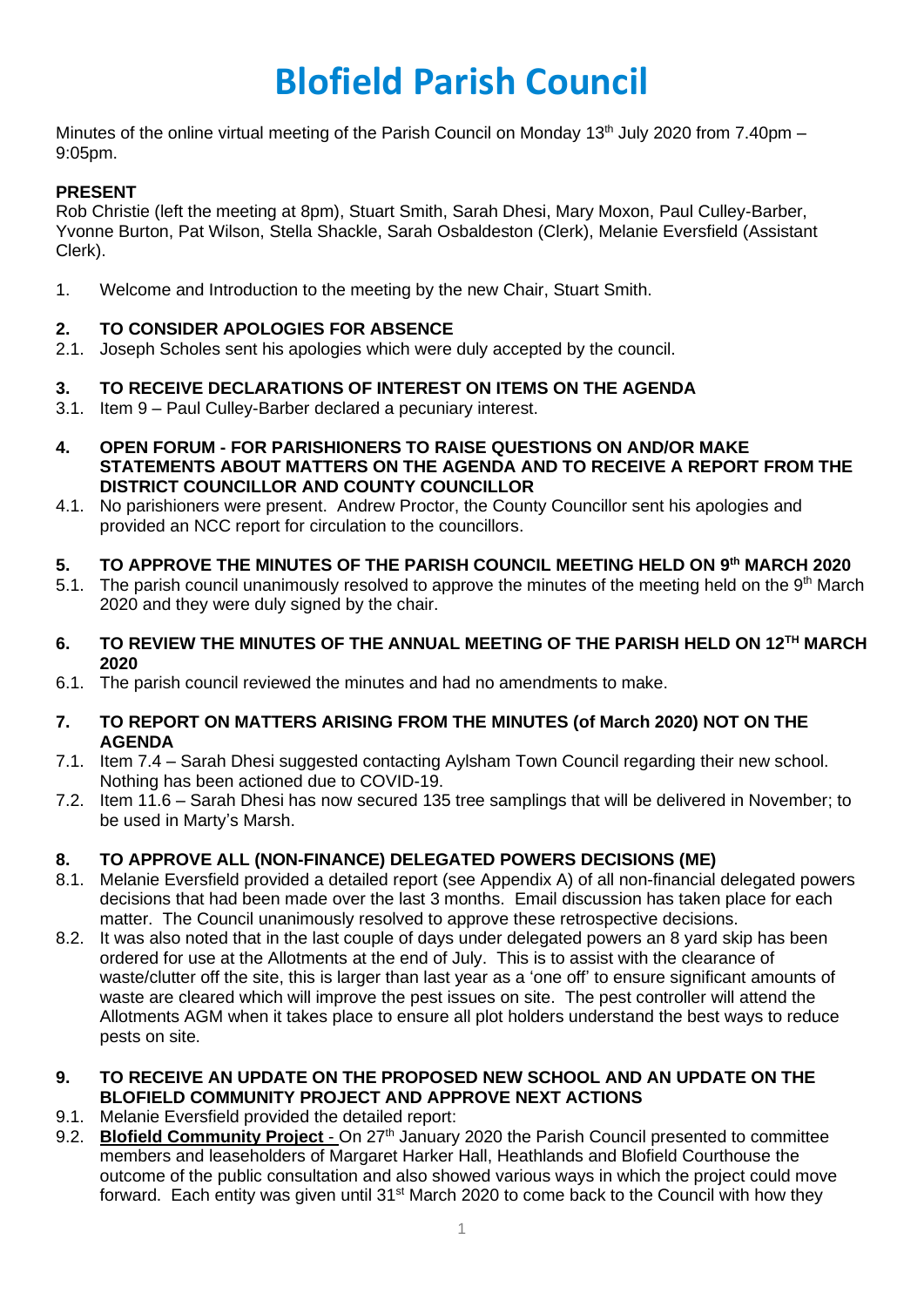could, if they wanted to, work with us in ensuring that the project moved forward. Due to Covid-19 this deadline was extended. On 9<sup>th</sup> April the clerk (ME) emailed the Parish Council with the responses to that exercise from each entity.

- 9.3. **Proposed new school for Blofield** since the meeting with Andrew Proctor, Leader of the County Council, on 24<sup>th</sup> January 2020 no progress has been made regarding the proposed new school. Until Broadland District Council are happy with the works Norfolk Homes are to undertake the S106 Agreement cannot be implemented and due to Covid-19 this works has been delayed. It is understood that this work is now taking place. In the meantime, the council have contacted Norfolk County Council Children Services with the following points:
- 1. to discuss adaptations to deliver proper community use of the new facilities and the associated costs that the PC would meet, so the council can establish viability;
- 2. to discuss the southern boundary of the new school site and the viability of community use of the remaining land - is it of real use, can it have a play area or is it more of a buffer zone? Where does ownership best lie?
- 3. to discuss the area to be transferred to the Parish Council in lieu of the S.106 land and the legal arrangements necessary to protect the parish council's position.
- 4. to hear how the design facilitates expansion of the medical practice and how community use of parking is delivered.
- 9.4. The council unanimously resolved to appoint a working party (Stuart Smith, Sarah Dhesi, Rob Christie, Stella Shackle, Sarah Osbaldeston, Melanie Eversfield) to progress this project further and work up a couple of viable solutions to be able to take back to each entity and finally the public.

#### **10. TO RECEIVE AN UPDATE REPORT ON CURRENT PROJECTS AND APPROVE ANY NECESSARY ACTIONS**

- 10.1. Melanie Eversfield provided a written report summary of all progress on projects to date.
- 10.2. Some village gateway signs have been installed. There is an error with the one at Bay Bridge. Clerk (ME) to contact Norfolk County Council.

## *Rob Christie left the meeting*

# **11. TO APPROVE A CONTRACTOR FOR A SURVEY ON BLOFIELD COURTHOUSE**

11.1. Melanie Eversfield provided a detailed summary of three quotations obtained for this work. Stuart Smith proposed (seconded by Sarah Dhesi) appoint company C to undertake a building survey and maintenance plan. This includes a fire reinstatement valuation figure for general insurance purposes (subject to the insurance company being happy with this format for the valuation). This will cost £1,728+VAT. The council unanimously resolve to approve this proposal. Clerk (ME) to instruct.

## **12. TO APPROVE A CONTRACTOR FOR MARTY'S MARSH CULVERT REPAIRS**

- 12.1. **Culvert and Fencing works -** Over the past 6 months a lot of work has been undertaken by various councillors to seek quotes namely for the works to the Culvert and also the fencing, turning area and bridge at the Marsh. Several companies have been contacted and were given the NPS Engineer's report that details what and how the work should be done to the Culvert. Although a lot of work has gone in to trying to seek three quotations for this work it has not been forthcoming.
- 12.2. The council unanimously resolved to establish a working group of Melanie Eversfield, Sarah Osbaldeston, Sarah Dhesi and Yvonne Burton be given dispensation to move forward with the main contractor that has quoted for all works and liaise on the works proposed up to a fixed budget. This will be subject to independent references for the contractor and a fixed price quote will be obtained. This would get all the work done by a local company who have so far been very efficient. Melanie Eversfield to arrange a meeting with the contractor to discuss detail further.
- 12.3. Consent from the Environment Agency is required to work on the Culvert. Melanie Eversfield will liaise with them and ensure that all consents are applied for.
- 12.4. **Friend's of Marty's Marsh – Working Parties -** The Parish Council unanimously approved working parties at Marty's Marsh recommencing from 1<sup>st</sup> August 2020. The council agreed these could take place in small family groups working together on different sections of the Marsh, providing their own tools, gloves, and equipment. Each separate group must always maintain a 2 metre distance due to COVID-19. Melanie Eversfield will undertake risk assessments on site and for each working party session. Yvonne Burton to organize the working party dates.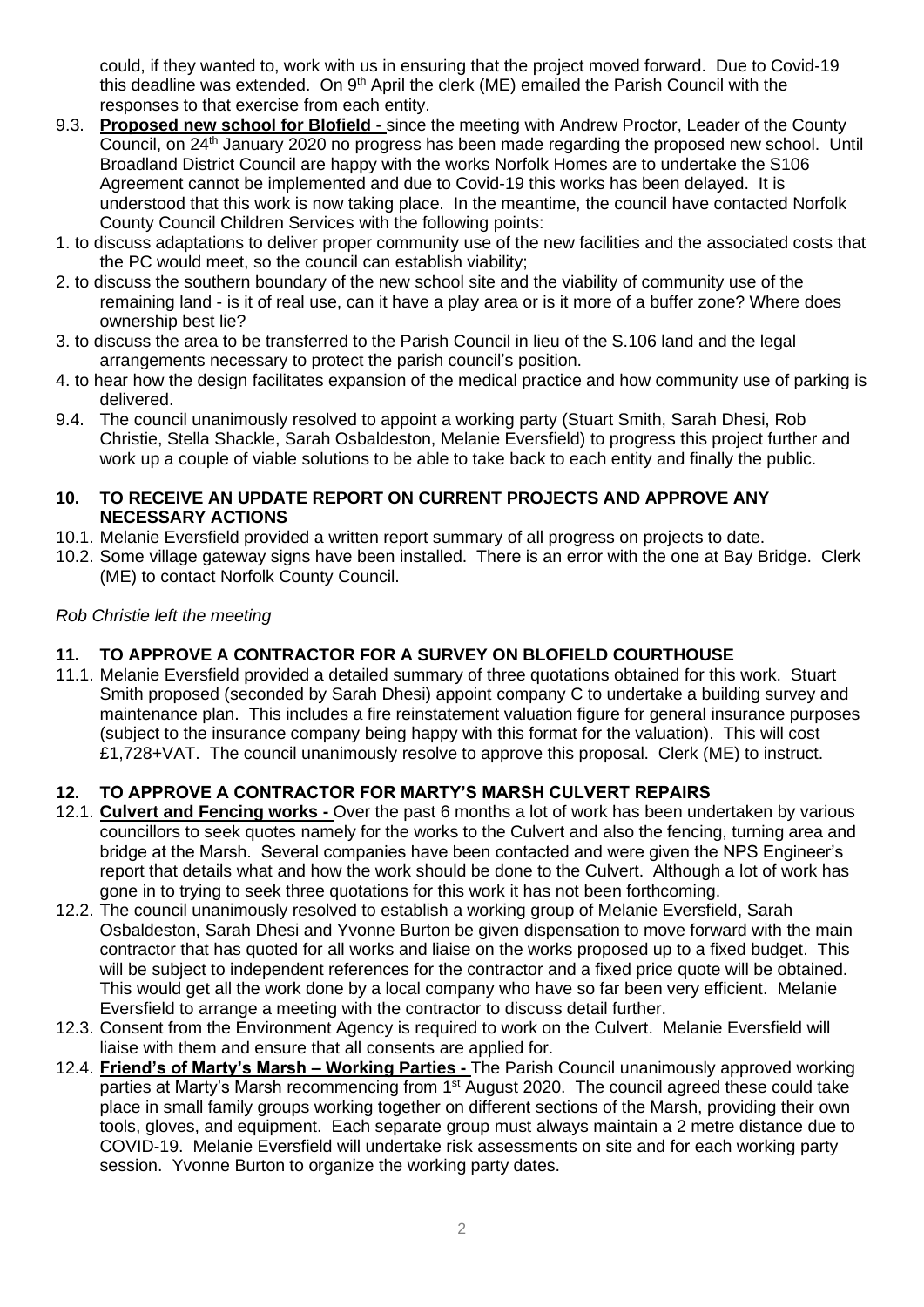#### **13. TO APPROVE THE FINANCE REPORT FOR MARCH – JULY 2020 INCLUDING ALL INVOICES PAID AND FUNDS RECEIVED**

13.1. The clerk (SO) provided a detailed finance report for March-July 2020 (Appendix B). All payments have taken place online with double authorisations. All payments have been circulated to the finance working party. Stuart Smith proposed (seconded by Sarah Dhesi) the approval of the report content. The council unanimously resolved to approve this proposal. The accounts were reconciled on 3 July 2020 showing a balance of £582,857.75. (Appendix C). Payments made April 2020 – June 2020 total £15,872.60. Income received 1 April 2020 – 3 June 2020 totals £190,788.06.

#### **14. TO APPROVE THE MARCH AND REVISED JULY DELEGATED POWERS DOCUMENTS**

14.1. The council unanimously resolved to approve both the March and revised July delegated powers documents.

#### **15. TO NOTE THE INTERNAL AUDITOR'S REPORT AND RECOMMENDATIONS**

15.1. The council noted the internal auditors report. Clerk (SO) to action small amendments to the finance regulations and ensure regular adhoc bank balance checks are made against the bank statements.

#### **16. TO APPROVE BLOFIELD PARISH COUNCIL ANNUAL FINANCIAL REPORT 2019/20**

16.1. Stuart Smith proposed (seconded by Paul Culley-Barber) the council approve this report. The council unanimously resolved to approve this proposal.

#### **17. TO APPROVE THE 2019-20 ANNUAL GOVERNANCE STATEMENT**

17.1. Stuart Smith proposed (seconded by Paul Culley-Barber) the council approve the 2019-20 Annual Governance Statement. The council unanimously resolved to approve this proposal.

#### **18. TO APPROVE THE 2019-20 STATEMENT OF ACCOUNTS**

18.1. Stuart Smith proposed (seconded by Paul Culley-Barber) the council approve the 2019-20 Statement of Accounts. The council unanimously resolved to approve this proposal.

#### **19. TO NOTE RECEIPT OF CIL FUNDS FOR THE PERIOD OF 1 OCTOBER 2019 TO 31 MARCH 2020 OF £144,154.88 AND APPROVE INVESTMENT INTO THE BDC PARISH SCHEME**

19.1. Stuart Smith proposed (seconded by Sarah Dhesi) the council invest this CIL sum with the rest of the CIL received to date in the Broadland District Council Parish Deposit Scheme. The council unanimously resolved to approve this proposal. Clerk (SO) to action. It was noted by the Parish Council that funds with Broadland District Council are not covered by the Financial Services Compensation Scheme.

#### **20. TO CONSIDER A SMALL FUNDING REQUEST FROM MARGARET HARKER HALL FOR £300 TOWARDS A COMMUNITY BENCH**

20.1. Following a detailed discussion, Paul Culley-Barber proposed (seconded by Sarah Dhesi) the council provide a small grant of £300 to the Margaret Harker Hall towards a community bench. The council resolved to approve this proposal (for  $-7$ , against  $-0$ , abstention  $-1$ ).

## **21. TO RECEIVE AN UPDATE FROM THE COURTHOUSE**

- 21.1. The following update has been received from the Courthouse Chair:
- 21.2. The Courthouse has basically shut down since March. There has been work completed in painting all windows, doors etc. The gutters and valleys have been cleaned; rainwater now flows freely into drains. Further assessment will need to be undertaken to check drains are clear and establish where they run to.
- 21.3. All hirers have been contacted to establish a timescale of possible return to use. To date no users are in a position to resume functioning in the building. When we get users wishing to resume we will instigate plans for use that will be in line with Government guidelines at that time. I have avoided purchasing signage etc until we get to that stage.
- 21.4. We have taken advantage of no users and completed a cleaning regime of all chairs. The cell block has had a good clean with all items being removed to enable the clean. Likewise, the witness room where chairs are normally stored has had a good clean while the chairs were in the main hall being cleaned. We have even cleaned the outside prisoner toilet attached to the cell block.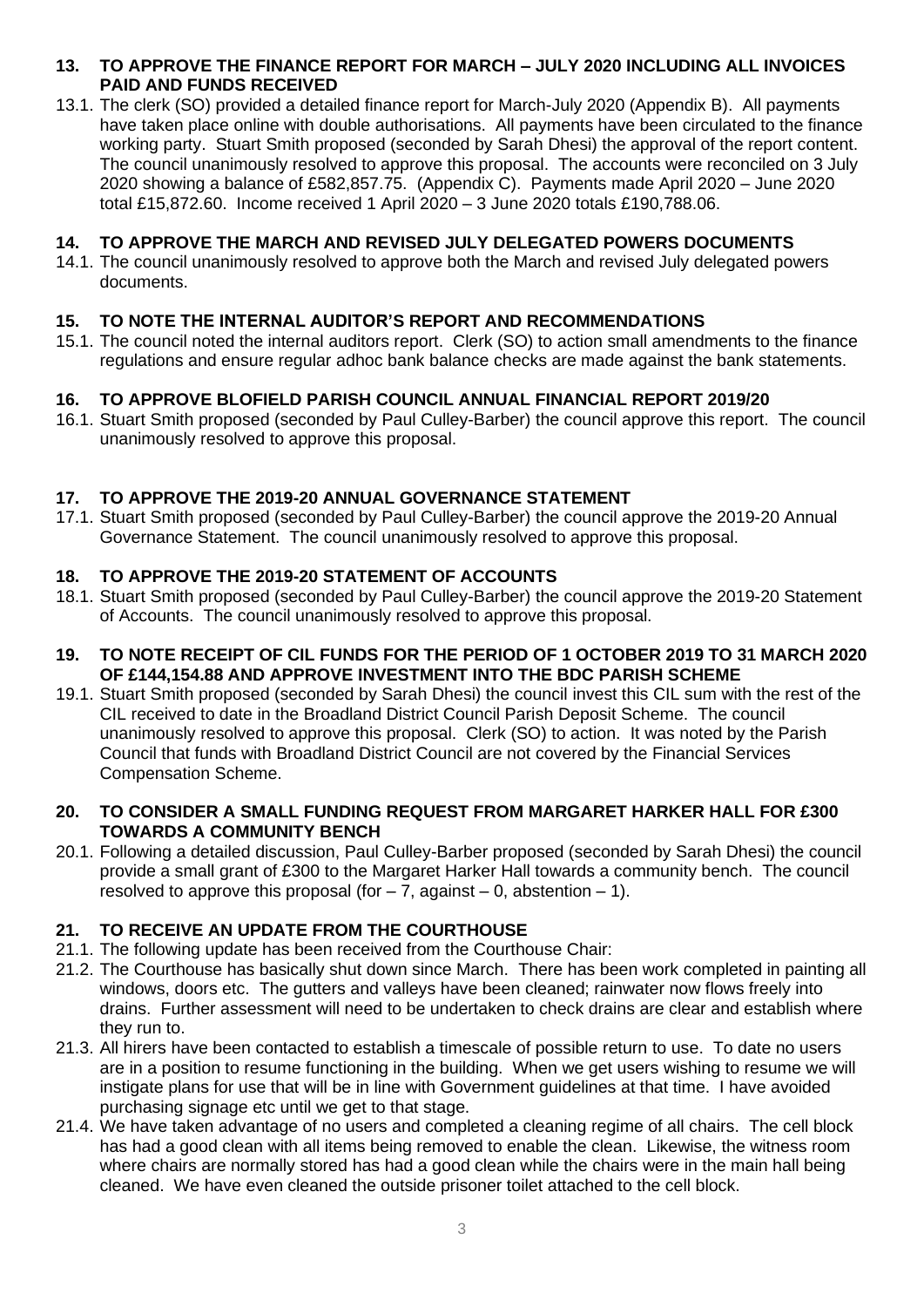21.5. All other projects have been on hold due to contractors being unavailable to progress for a multitude of reasons falling out of the COVID-19 pandemic.

# **22. To note all information in the Clerks correspondence report for March 2020 – July 2020 (SO)**

- 22.1. The following correspondence was provided to the parish council in a written report.
- 22.2. To note the minutes of the meeting March in Acle with MP Jerome Mayhew have been circulated to councillors.
- 22.3. A public consultation on the Norwich Western Link and its effects on local roads and public transport improvements required, scheduled to take place between Monday 6 April and Monday 11 May 2020 was postponed. A new date has not been set yet.
- 22.4. The Annual Waste Transfer note for MW Whites was signed by the clerk.
- 22.5. The Parish Council have been successful in obtaining a free community tree pack, due for delivery in November 2020.
- 22.6. We have paid an invoice for £30 for 6 months doctors surgery bus shelter cleaning.
- 22.7. A letter of thanks was received from the Bure Valley Conservation Group following our donation for the work they carried out at Marty's Marsh on Wednesday 19<sup>th</sup> February 2020.
- 22.8. Heathlands community centre thanked the council for the recycling and maintenance cheques.
- 22.9. Margaret Harker Hall thanked the council for the maintenance grant.
- 22.10. In March the council received a request for CIL funds to maintain the Blofield tennis club tennis courts for 2020. The council declined the funding request.
- 22.11. We have a successful application with The Woodland Trust who have offered us 30 saplings as a hedge pack to be delivered in November. Sarah Dhesi has been successful in increasing this number to a total of 150 saplings which will cover 40 meters of double row hedging this would include dog rose, hawthorn, hazel, crab apple and dogwood varieties and will come complete with the canes and rabbit guards.
- 22.12. The village sign on the 4 cross ways junction in Blofield Heath has been damaged, possibly by the recent grass cutting mower. The bottom right hand corner has broken and is held on by the cover map print. A parishioner has kindly temporarily repaired it.
- 22.13. Broadland District Council have provided support to businesses through the disruption caused by COVID-19. The Court House have successfully received a Small Business Grant of £10,000.
- 22.14. Yarmouth Road parking (road narrowing) The NCC Highways design team reported…..they have no issue in providing double yellow lines on both sides of Yarmouth Road, although this will require the TRO to be advertised again, to allow further comment from local residents and businesses, which will delay implementation of the proposals. We are not able to re-advertise the proposals during the Covid 19 lockdown period, but I will be back in touch in due course.
- 22.15. The courthouse annual accounts have been received.
- 22.16. The Department for Transport (DfT) has now approved the Strategic Outline Business Case for the Norwich Western Link which means the project has conditional entry into DfT's 'Large Local Majors' project funding programme.
- 22.17. Thanks has been received from the Focal Point Editor for the annual grant of £1300.
- 22.18. At the virtual Full Broads Authority meeting on 22 May 2020, the Flood Risk Supplementary Planning Document was adopted.
- 22.19. The Mobile Library has started a new scheme for parish clerks to sign their respective parishes up to become a 'Parish Friend of the Mobile Library' – Blofield Parish Council have joined this scheme.
- 22.20. Thank you cards have been sent to Pat Seckerson for her work as bookings secretary to the courthouse and to Paul Batchelor for his work as treasurer to the Margaret Harker Hall for many years.
- 22.21. Footpath 12 beyond the churchyard this footpath had some damage and this has now been repaired by NCC.
- 22.22. The council are aware of some parishioners interested in requesting with NCC that the private lane formally known as Dawsons Lane, is made a public right of way.
- 22.23. Bus service changes there is no bus service during the week coming from BH into Blofield until around 9.45am, the earlier buses go via Plumsteads, but after 9.30 from BH the service is hourly.
- 22.24. The tree wardens have brought to our attention that a start has been made with cutting another BMX track in Plantation Wood. They have placed a notice on the site to discourage this. The tree warden has contacted Broadland District Council to see if there is anything that can be done to afford this ancient woodland remnant some protection.
- 22.25. A 'virtual' local authority cluster meeting is planned for the 7<sup>th</sup> July 2020, Brundall is hosting the meeting. No Blofield Parish Councillors attended the meeting.